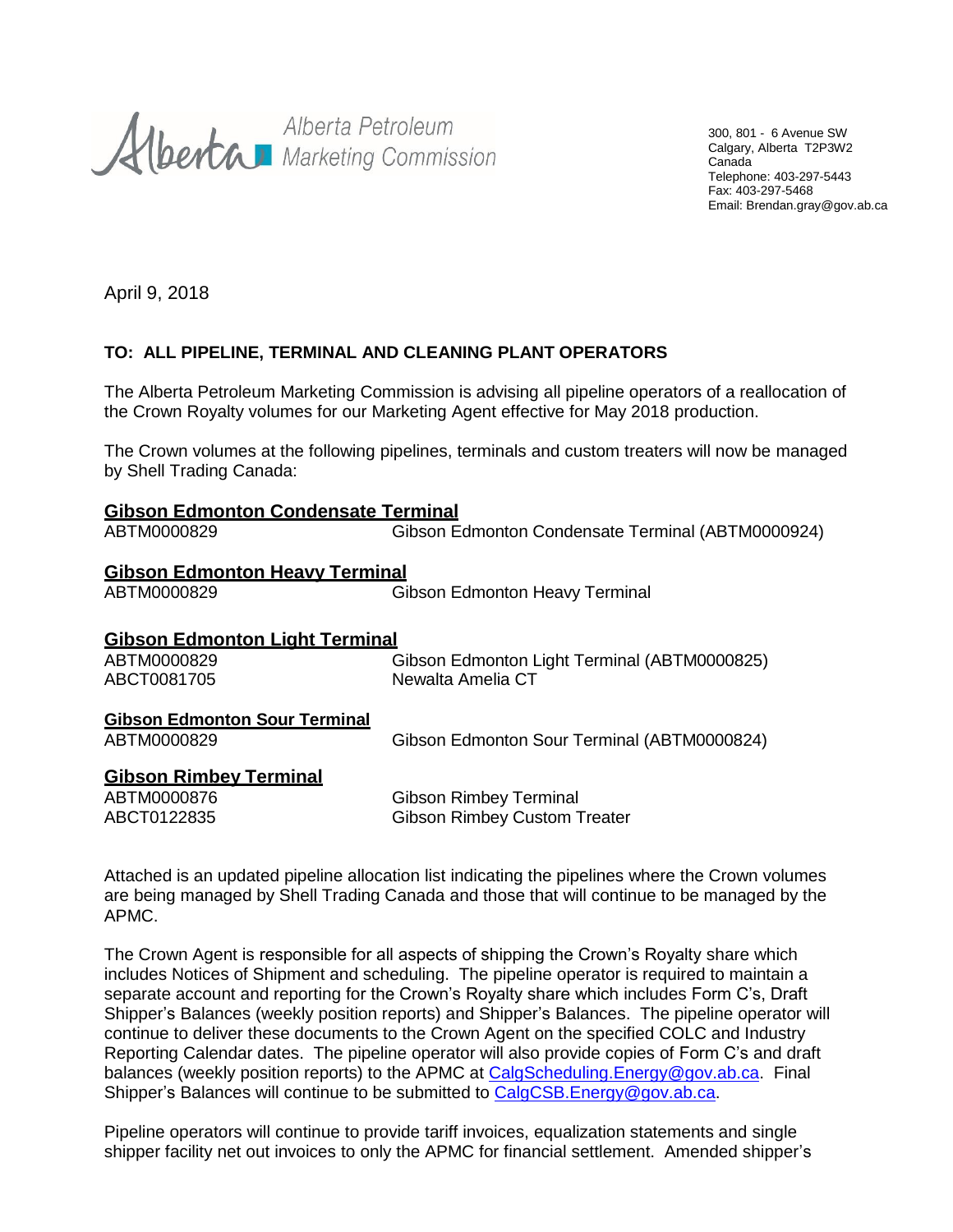balances received after the Industry Reporting Calendar deadline will only be accepted with prior approval.

As is the current practice, it is the responsibility of the battery operator to deliver the Crown's Royalty oil to the pipeline or terminal identifying the Crown volume separately. The battery operator will report the forecasted Crown Royalty volumes to the pipeline on the Form A, as well as provide shipper splits to the pipeline, identifying the Crown's volume. The battery operators will report any Form B adjustments on the Crown's Royalty share to the Crown Agent.

We look forward to continuing the cooperative relationship we have enjoyed in the past. If further clarification is required please contact the undersigned at (403) 297-5443.

#### **ALBERTA PETROLEUM MARKETING COMMISSION**

Brendan Gray Director, Royalty-in-Kind Marketing Alberta Energy

#### **ATTACHMENT A CROWN'S AGENT PIPELINE ALLOCATION LIST EFFECTIVE PRODUCTION MONTH MAY 2018 UPDATED APRIL 9, 2018**

#### **SHELL TRADING CANADA IS RESPONSIBLE FOR SCHEDULING THE FOLLOWING PIPELINES**

| <b>Bellshill Blending Terminal</b><br>ABTM0080756                                             | <b>Bellshill Blending Terminal</b>                                                                                                                                      |
|-----------------------------------------------------------------------------------------------|-------------------------------------------------------------------------------------------------------------------------------------------------------------------------|
| <u>Bow River Pipeline – Kinsella</u><br>ABPL0080495<br>ABTM0080583                            | Bow River Pipeline - Kinsella<br>Kinsella Terminal                                                                                                                      |
| <b>Bow River Pipeline - North</b><br>ABPL0000051<br>ABTM0000803<br>ABTM0000939<br>ABTM0081935 | Bow River Pipeline – North<br>(Includes Bow River North Truck Terminal)<br><b>Stanmore Terminal</b><br><b>Throne Heavy Terminal</b><br><b>Consort Blending Terminal</b> |
| <b>Bow River Pipeline - Princess</b><br>ABPL0000159<br>ABTM0000938                            | <b>Bow River Pipeline – Princess</b><br><b>Jenner Terminal</b>                                                                                                          |
| <b>Bow River Pipeline – South</b><br>ABPL0000113<br>ABCT0000471                               | Bow River Pipeline – South<br>Newalta Hays CT                                                                                                                           |

ABTM0000800 Fincastle Terminal<br>ABTM0000801 Havs Terminal

ABTM0076393 Wrentham Diluent Truck Terminal

ABTM0000801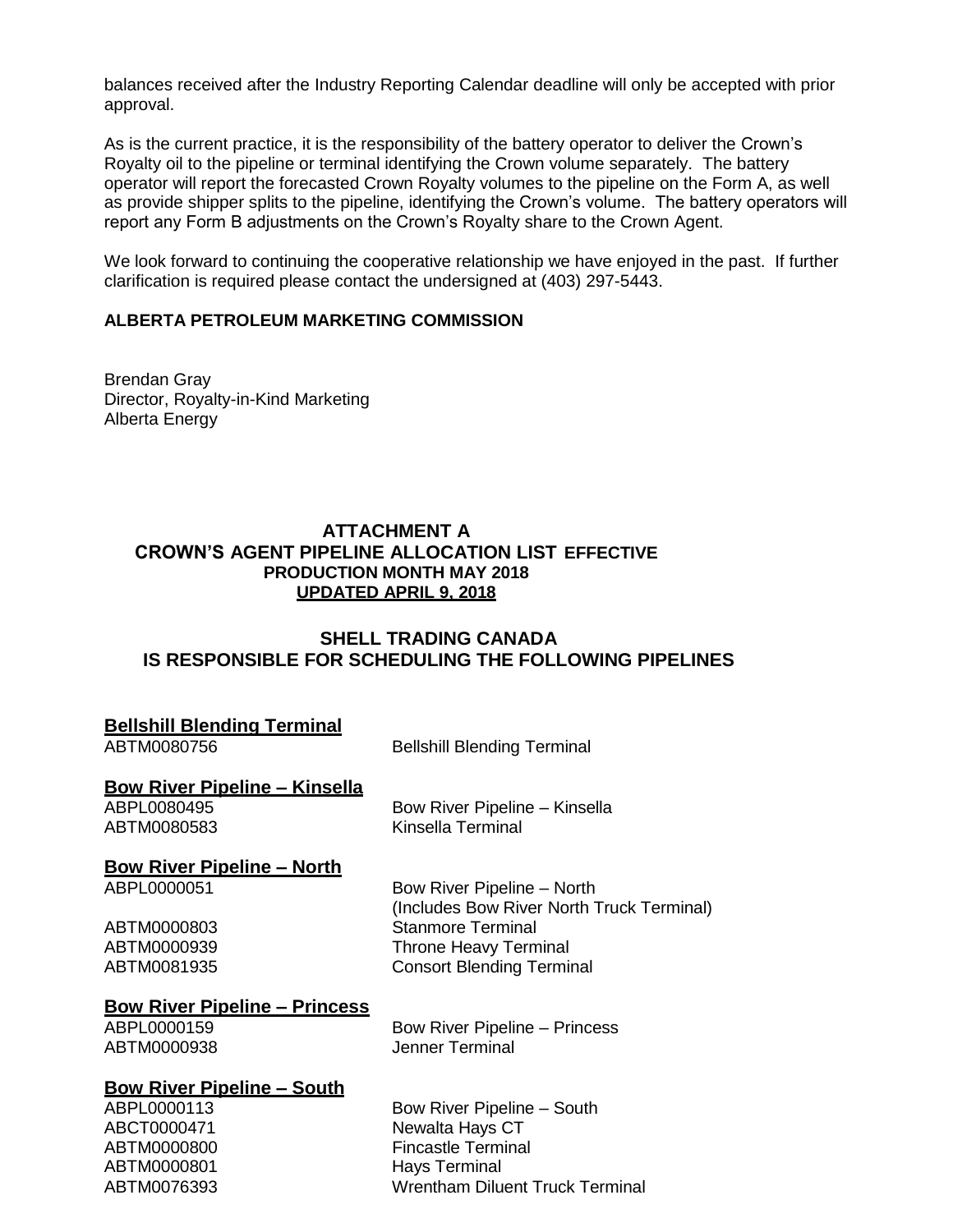#### **Bow River Pipeline – Tilley**

ABCT0084551 Brooks CT ABCT0132996 Countess CT ABTM0133570 Countess TM

#### **Central Alberta Pipeline**

ABCT0000437 Big Valley CT

ABCT0094355 Claresholm CT

#### **Chauvin Pipeline**

ABCT0000421 BP Chauvin CT

#### **Drayton Valley Pipeline**

ABTM0000860 Breton Terminal ABCT0101593 Buck Creek CT

ABPL0000116 Bow River Pipeline – Tilley ABTM0075928 Little Bow Diluent Truck Terminal ABTM0084825 Brooks Terminal

ABPL0000032 Central Alberta Pipeline ABCT0000454 Newalta Stettler CT ABTM0000830 Gibson Hussar Terminal ABTM0000834 Stettler Terminal (Sour) ABTM0000835 West Drumheller Terminal ABTM0000974 Newalta Stettler Terminal ABTM0000992 Big Valley Terminal

ABTM0095534 Tristar Rosedale Blending Facility ABCT0111207 Drumheller 2-5-28-17W4

ABPL0000033 Chauvin Pipeline ABTM0000810 Chauvin Terminal

ABPL0000044 Drayton Valley Pipeline ABCT0000401 Medicine River CT ABCT0000408 Newalta Pigeon Lake CT ABCT0000432 Newalta Drayton Valley CT ABCT0000450 Thesen West Pem CT ABCT0000462 Newalta Niton CT ABTM0000704 Buck Creek Terminal ABTM0000849 Cutbank Niton Terminal ABTM0000862 Newalta Willesden Green Terminal ABTM0000930 Cynthia Pembina Terminal ABCT0077283 Breton Custom Treating Facility ABTM0078643 Newalta Drayton Valley Terminal ABCT0083059 Newalta Willesden Green CT ABTM0087430 MEC Leduc Terminal ABTM0087629 West Pembina Terminal ABCT0096057 Gibson Rycroft CT ABTM0101595 Buck Creek Terminal ABTM0103430 Enermark Joarcam Terminal ABTM0107257 North Cynthia Truck Terminal ABTM0112311 Anterra Breton Terminal ABTM0114177 03/16-29-048-09W5 VG Blending Fac ABCT0115697 Secure Drayton Valley CT ABTM0115698 Secure Drayton Valley Terminal ABTM0116276 Pembina Baptiste Truck Terminal ABTM0125201 Vermilion 15-16-051-11W5 TM ABTM0128266 Gibson Cynthia Terminal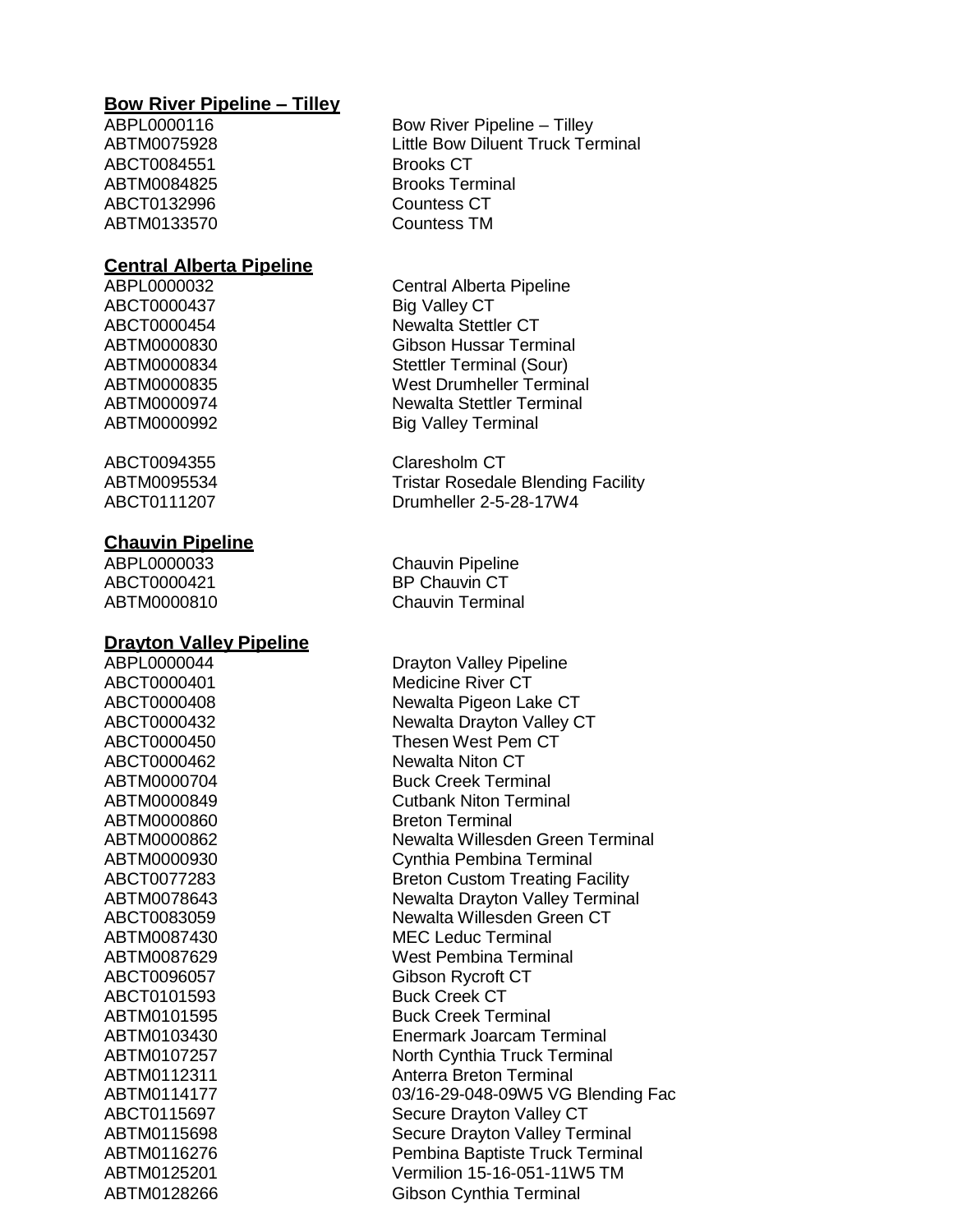| ABCT0128757<br>ABCT0129223<br>ABCT0131046<br>ABTM0131050<br>ABTM0132175 | Gibson Cynthia CT<br>Ceiba Chamberlain CT<br>Pembina Cynthia CT<br>Pembina Cynthia TM<br>Ceiba Chamberlain TM |
|-------------------------------------------------------------------------|---------------------------------------------------------------------------------------------------------------|
| <b>Gibson Edmonton Condensate Terminal</b>                              |                                                                                                               |
| ABTM0000829                                                             | Gibson Edmonton Condensate Terminal (ABTM0000924)                                                             |
| <b>Gibson Edmonton Heavy Terminal</b>                                   |                                                                                                               |
| <b>ABTM0000829</b>                                                      | <b>Gibson Edmonton Heavy Terminal</b>                                                                         |
|                                                                         |                                                                                                               |
| <b>Gibson Edmonton Light Terminal</b><br><b>ABTM0000829</b>             |                                                                                                               |
| <b>ABCT0081705</b>                                                      | Gibson Edmonton Light Terminal (ABTM0000825)<br><b>Newalta Amelia CT</b>                                      |
|                                                                         |                                                                                                               |
| <b>Gibson Edmonton Sour Terminal</b>                                    |                                                                                                               |
| <b>ABTM0000829</b>                                                      | Gibson Edmonton Sour Terminal (ABTM0000824)                                                                   |
| <b>Gibson Rimbey Terminal</b>                                           |                                                                                                               |
| <b>ABTM0000876</b>                                                      | <b>Gibson Rimbey Terminal</b>                                                                                 |
| <b>ABCT0122835</b>                                                      | <b>Gibson Rimbey Custom Treater</b>                                                                           |
| <b>Gibson Hardisty Heavy Terminal</b>                                   |                                                                                                               |
| ABPL0000068                                                             | <b>Provost Heavy Pipeline</b>                                                                                 |
| ABPL0000117                                                             | Gibson Bellshill Heavy Pipeline                                                                               |
| ABTM0102339                                                             | Gibson Hardisty Heavy Terminal (ABTM0000895)                                                                  |
| <b>Gibson Hardisty Light Terminal</b>                                   |                                                                                                               |
| ABPL0000030                                                             | <b>Hamilton Lake Pipeline</b>                                                                                 |
| ABCT0000425                                                             | Can Crude Sep Provost                                                                                         |
| ABCT0000492                                                             | <b>Gulf Racosta CT</b>                                                                                        |
| ABTM0000805<br>ABTM0000991                                              | <b>Throne Light Terminal</b><br><b>Coronation Terminal</b>                                                    |
| ABTM0096920                                                             | <b>ARC Youngstown Terminal</b>                                                                                |
| ABTM0102339                                                             | Gibson Hardisty Light Terminal (ABTM0000826)                                                                  |
|                                                                         |                                                                                                               |
| <b>Gibson Swan Hills Terminal</b>                                       |                                                                                                               |
| ABTM0135966                                                             | <b>Gibson Swan Hills Terminal</b>                                                                             |
| <b>Hardisty WCS Terminal</b>                                            |                                                                                                               |
| ABTM0083047                                                             | <b>Hardisty WCS Terminal</b>                                                                                  |
|                                                                         |                                                                                                               |
| <b>Husky Condensate Pipeline</b><br>ABPL0075680                         | Husky Condensate Pipeline                                                                                     |
|                                                                         |                                                                                                               |
| <b>Husky Lloydminster Pipeline</b>                                      |                                                                                                               |
| ABPL0000050                                                             | Husky Lloydminster Pipeline                                                                                   |
| ABCT0000444                                                             | Husky Blackfoot Lloyd CT                                                                                      |
| ABCT0000485<br>ABTM0000906                                              | Husky Marwayne CT<br>Husky Blackfoot Terminal                                                                 |
| <b>SKCTC100169</b>                                                      | <b>East Till Cleaning Plant</b>                                                                               |
| ABCT0085268                                                             | Nexen Morgan CT                                                                                               |
| Husky WCR Pineline                                                      |                                                                                                               |
|                                                                         |                                                                                                               |

**Husky WCB Pipeline**

Husky WCB Pipeline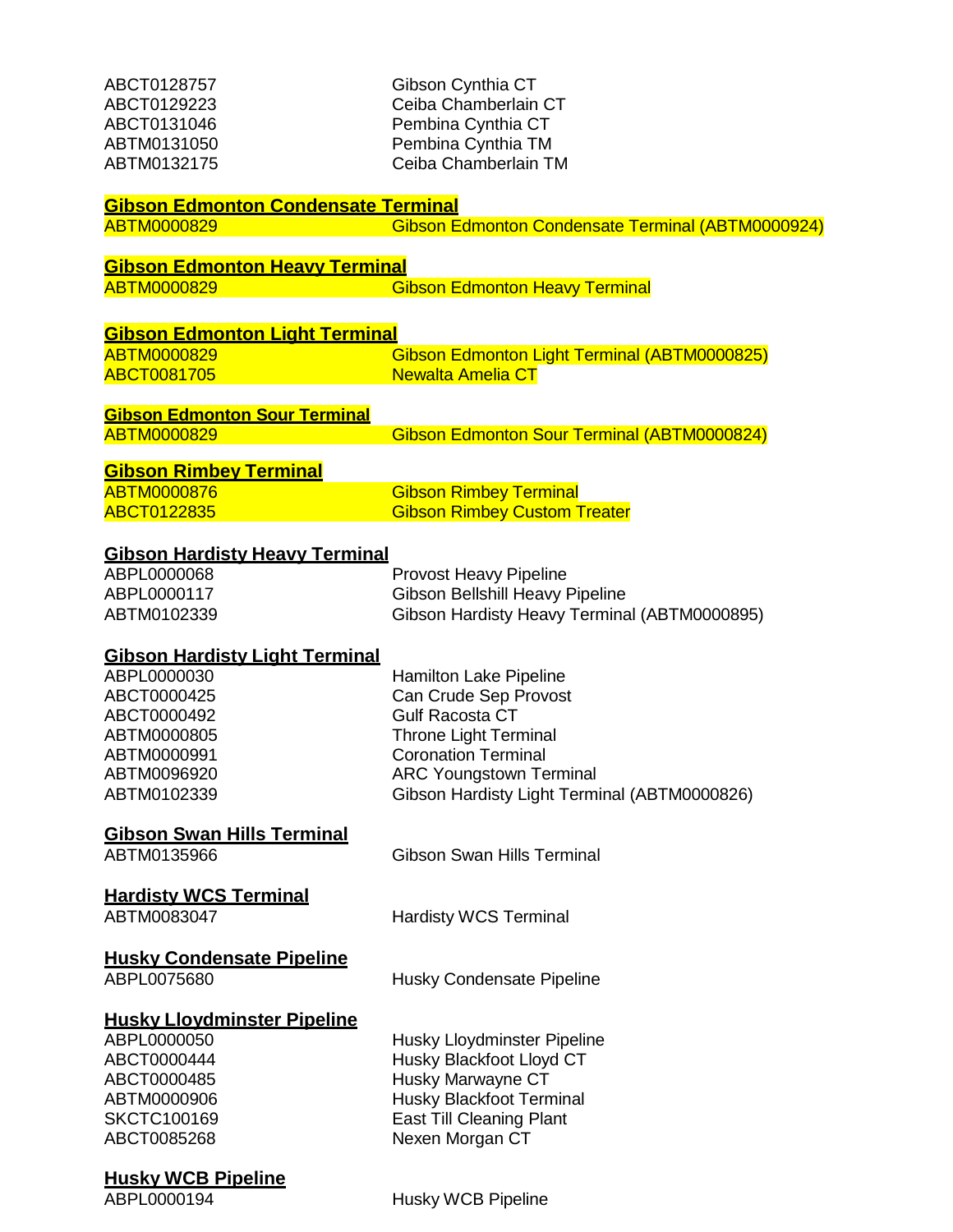#### **Milk River Terminal**

#### **Peace Condensate Pipeline**

#### **Peace Pipeline Sour**

ABCT0000435 High Prairie CT

#### **Peace Pipeline Sweet**

ABTM0000879 Kakwa Terminal ABTM0086366 Lator Terminal ABCT0090329 Peace River CT

ABPL0000043 Peace Pipeline (43 Peace MSO) ABCT0000409 Sturgeon Lake CT ABCT0000442 Newalta Gordondale CT ABCT0000465 Newalta Valleyview CT ABTM0000724 Newalta Green Court Terminal ABTM0000845 Ante Creek Terminal ABTM0000857 Valleyview Terminal ABTM0000873 Laglace Terminal ABTM0000875 High Prairie Terminal ABTM0000881 Gordondale Terminal ABTM0000982 Valleyview Terminal ABCT0076056 PDS Paddle River CT ABCT0078469 Newalta Greencourt CT ABTM0082330 Newalta Gordondale 9-10 Terminal ABCT0105463 8-18 Custom Treating ABTM0123426 Cancen Silver Valley Terminal

ABPL0000043 Peace Pipeline (Sweet) ABCT0000410 Wembley CT Plant ABCT0000475 Tervita Fox Creek CT ABTM0000857 Valleyview Terminal ABTM0000873 Laglace Terminal ABTM0000881 Gordondale Terminal ABTM0000968 Tervita LaGlace Terminal ABTM0000989 Tervita Fox Creek Terminal ABTM0085709 Tervita Spirit River Terminal ABCT0085714 Tervita Spirit River CT ABCT0096709 Secure LaGlace CT ABCT0097005 Secure Fox Creek FST CT ABTM0097433 Secure LaGlace FST Terminal ABTM0100093 Secure Fox Creek FST Terminal ABTM0106892 Sturgeon Blending Terminal ABTM0125149 AOC Saxon Terminal ABTM0131387 Clair Blending Facility ABCT0130032 Tervita Fox Creek Terminal 13-36 CT ABTM0134191 Tervita Fox Creek Terminal 13-36

ABCT0000464 Newalta Brooks ABCT0000468 Newalta Taber CT ABTM0000852 Milk River Terminal

ABPL0000043 Peace Condensate Pipeline (43 Peace Condensate)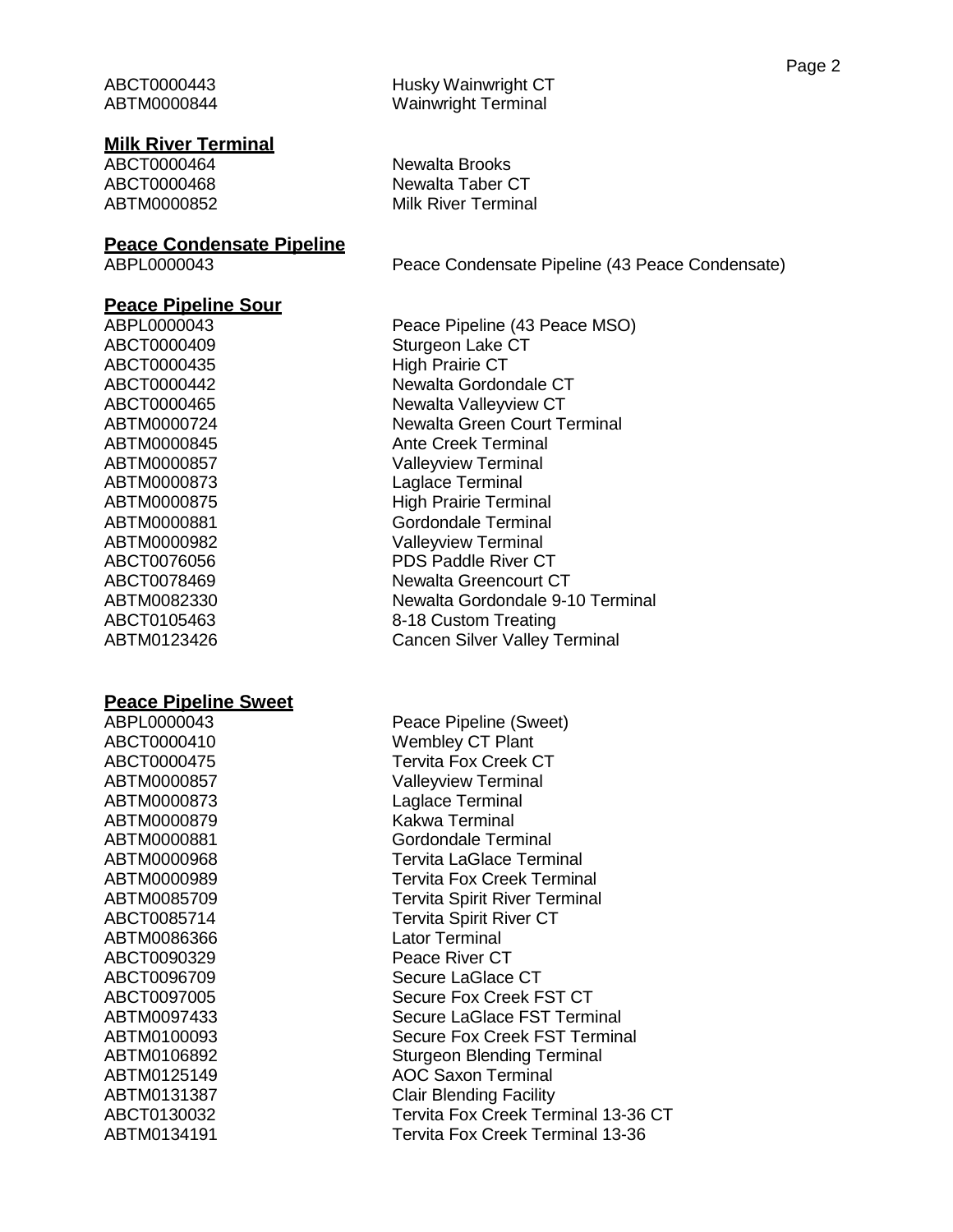#### **Pembina Condensate Pipeline**

ABPL0000044 Pembina Condensate Pipeline (44 Pembina/Drayton Condensate) ABCT0000484 West Drayton/Brazeau CT ABTM0000714 Brazeau Terminal

## **Pembina Pipeline Sour**

Pembina Sour Pipeline (44 Pembina/Drayton LSO) ABPL0000052 Highvale Pipeline ABTM0000961 Gibson Niton Terminal ABCT0086299 Gibson Grande Cache CT

#### **Pembina Swan Hills Pipeline**

ABPL0000059 Meekwap Pipeline ABPL0000155 Pembina Swan Hills Pipeline ABCT0000407 Judy Creek CT ABTM0000726 Pengrowth Judy Creek Terminal ABTM0000821 Swan Hills Terminal ABTM0000964 Judy Creek Terminal ABTM0089085 South Swan Hills Blending Facility ABTM0094844 Morse River Truck Terminal ABTM0096764 Arc Redwater Terminal ABTM0123567 Secure Judy Creek FST ABCT0123568 Secure Judy Creek FST ABTM0129130 Carson Terminal

**Rainbow Pipeline**

| ABPL0000041 |
|-------------|
| ABPL0000054 |
| ABPL0000055 |
| ABPL0000058 |
| ABPL0000075 |
| ABPL0000078 |
| ABPL0000079 |
| ABPL0000082 |
| ABPL0000085 |
| ABPL0000187 |
| ABCT0000438 |
| ABCT0000493 |
| ABTM0000954 |
| ABTM0000977 |
| ABTM0000983 |
| ABPL0075410 |
| ABTM0082372 |
| ABTM0099010 |
| ABTM0123717 |
| ABTM0125803 |
| ABCT0125806 |
| ABTM0127961 |

**Bon Accord Pipeline Wabasca River Pipeline Rainbow Pipeline Golden Pipeline Kidney Pipeline Slave Pipeline** Seal Pipeline Enbridge (NW) Pipeline Apache Amigo Pipeline **North Senex Pipeline** Mitsue CT Rainbow Lake CT Plant Mitsue Terminal Utikuma Terminal Nipisi Truck Terminal **Tirmoil Pipeline Rainbow Lake Terminal** Enerchem 16-31-73-5W5 Kemp Rainbow Terminal Pinecrest Evi 11-4 Tank Terminal Pinecrest Evi 11-4 Custom Treater **Red Earth Terminal**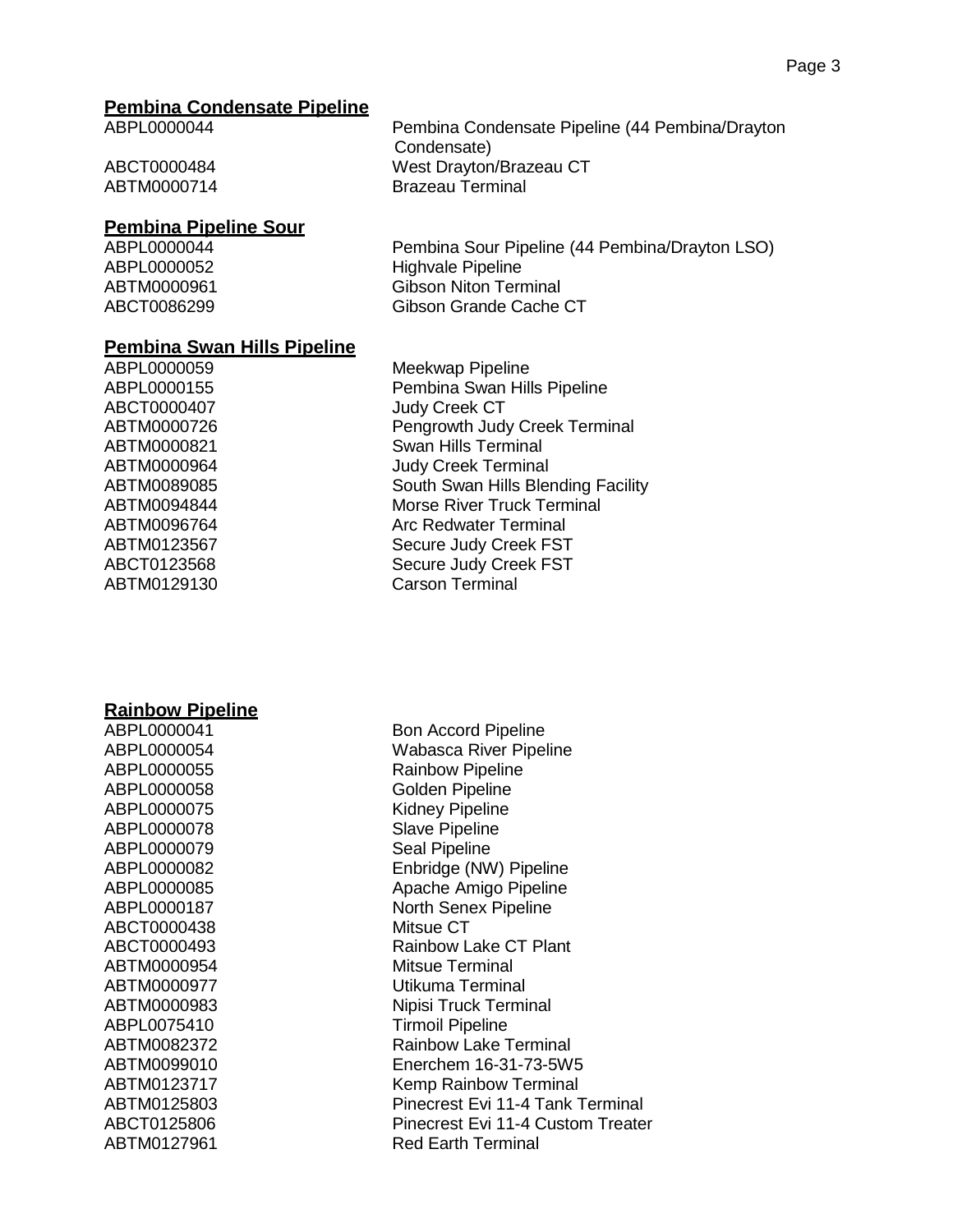## **West Edson**

ABTM0078821 West Edson Terminal ABCT0078828 West Edson Custom Treater

#### **ATTACHMENT B CROWN'S AGENT PIPELINE ALLOCATION LIST EFFECTIVE PRODUCTION MONTH MAY 2018 UPDATED APRIL 9, 2018**

### **ALBERTA PETROLEUM MARKETING COMMISSION IS RESPONSIBLE FOR SCHEDULING THE FOLLOWING PIPELINES**

## **B.C. Light**

BCPT0000500 B.C. Light Pipeline

### **Bodo Pipeline**

ABPL0000019 Bodo Pipeline

## **Boundary Lake Pipeline**

## **ECHO Blend**

ABPL0000137 Echo Pipeline ABCT0000457 Lindbergh CT ABCT0000476 Morgan CT ABCT0000478 Beartrap CT ABCT0000488 Elk Point CT

## **FHR Hardisty Terminal**

## **Fort Sask Pipeline**

## **Manito Pipeline**

SKPLOP00015 Manito Pipeline

#### **Mid-Saskatchewan Pipeline**

Pouce Coupe Pipeline BCPT0000444 Pembina Taylor BCDS0007341 Tervita Boundary Lake Terminal BCDS0007341 Tervita Boundary Lake CT

ABCT0000479 Elan Elk Point CT ABTM0000716 Elk Point Terminal 14-28-55-6W4 ABTM0000986 Beartrap Terminal ABTM0000994 Elk Point Terminal

ABTM0000708 FHR Hardisty Terminal

ABPL0000029 Fort Sask Pipeline ABTM0131560 Alberta Diluent Terminal

SKCTC100018 Secure Silverdale CT SKTMTT11919 Cactus Lake Terminal

SKPLOP00060 Mid-Saskatchewan Pipeline SKTMTT10002 Dodsland Terminal SKCT0012003 Secure Kindersley FST